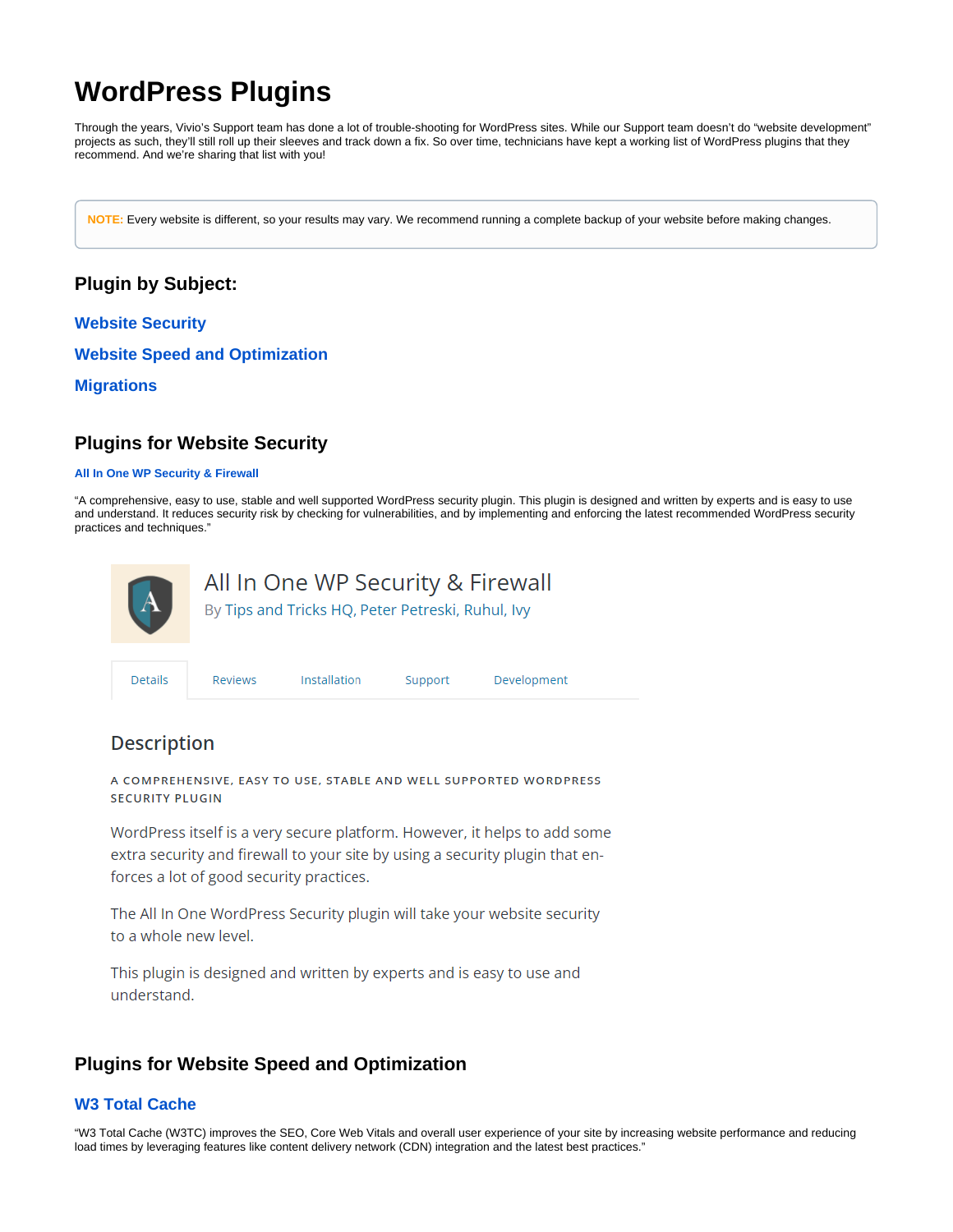

## **Description**

W3 Total Cache (W3TC) improves the SEO, Core Web Vitals and overall user experience of your site by increasing website performance and reducing load times by leveraging features like content delivery network (CDN) integration and the latest best practices.

W3TC is the only web host agnostic Web Performance Optimization (WPO) framework for WordPress trusted by millions of publishers, web developers, and web hosts worldwide for more than a decade. It is the total performance solution for optimizing WordPress Websites.

#### **[Autoptimize](https://wordpress.org/plugins/autoptimize/)**

"Autoptimize makes optimizing your site really easy. It can aggregate, minify and cache scripts and styles, injects CSS in the page head by default but can also inline critical CSS and defer the aggregated full CSS, moves and defers scripts to the footer and minifies HTML. You can optimize and lazy-load images (with support for WebP and AVIF formats), optimize Google Fonts, async non-aggregated JavaScript, remove WordPress core emoji cruft and more."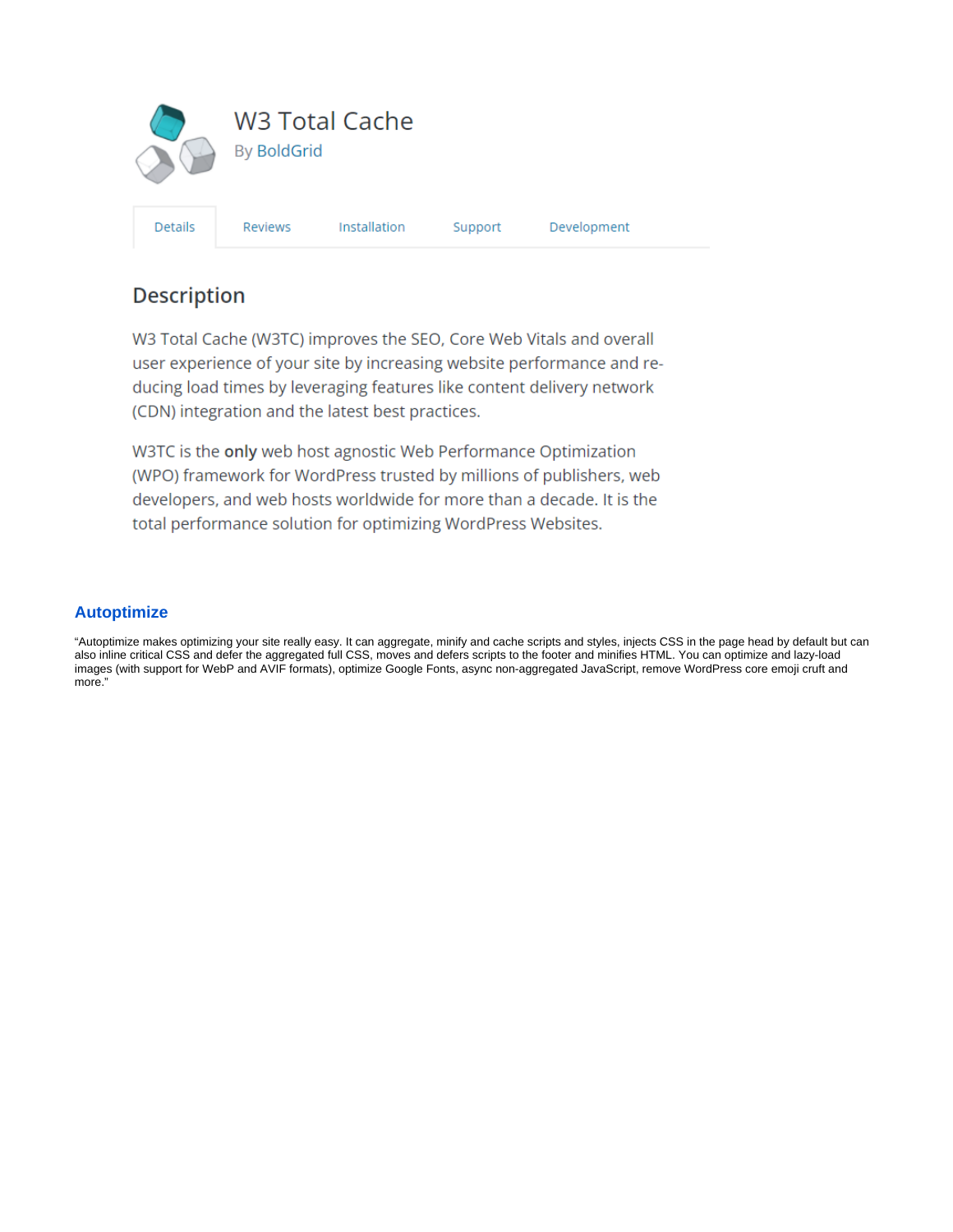

### **Description**

Autoptimize makes optimizing your site really easy. It can aggregate, minify and cache scripts and styles, injects CSS in the page head by default but can also inline critical CSS and defer the aggregated full CSS, moves and defers scripts to the footer and minifies HTML. You can optimize and lazy-load images (with support for WebP and AVIF formats), optimize Google Fonts, async non-aggregated JavaScript, remove WordPress core emoji cruft and more. As such it can improve your site's performance even when already on HTTP/2! There is extensive API available to enable you to tailor Autoptimize to each and every site's specific needs.

If you consider performance important, you really should use one of the many caching plugins to do page caching. Some good candidates to complement Autoptimize that way are e.g. Speed Booster pack, KeyCDN's Cache Enabler, WP Super Cache or if you use Cloudflare WP Cloudflare Super Page Cache.

## <span id="page-2-0"></span>**Plugins for Migrations**

#### **[UpdraftPlus WordPress Backup Plugin](https://wordpress.org/plugins/updraftplus/)**

"UpdraftPlus simplifies backups and restoration. It is the world's highest ranking and most popular scheduled backup plugin, with over three million currently-active installs. Backup your files and database backups into the cloud and restore with a single click!"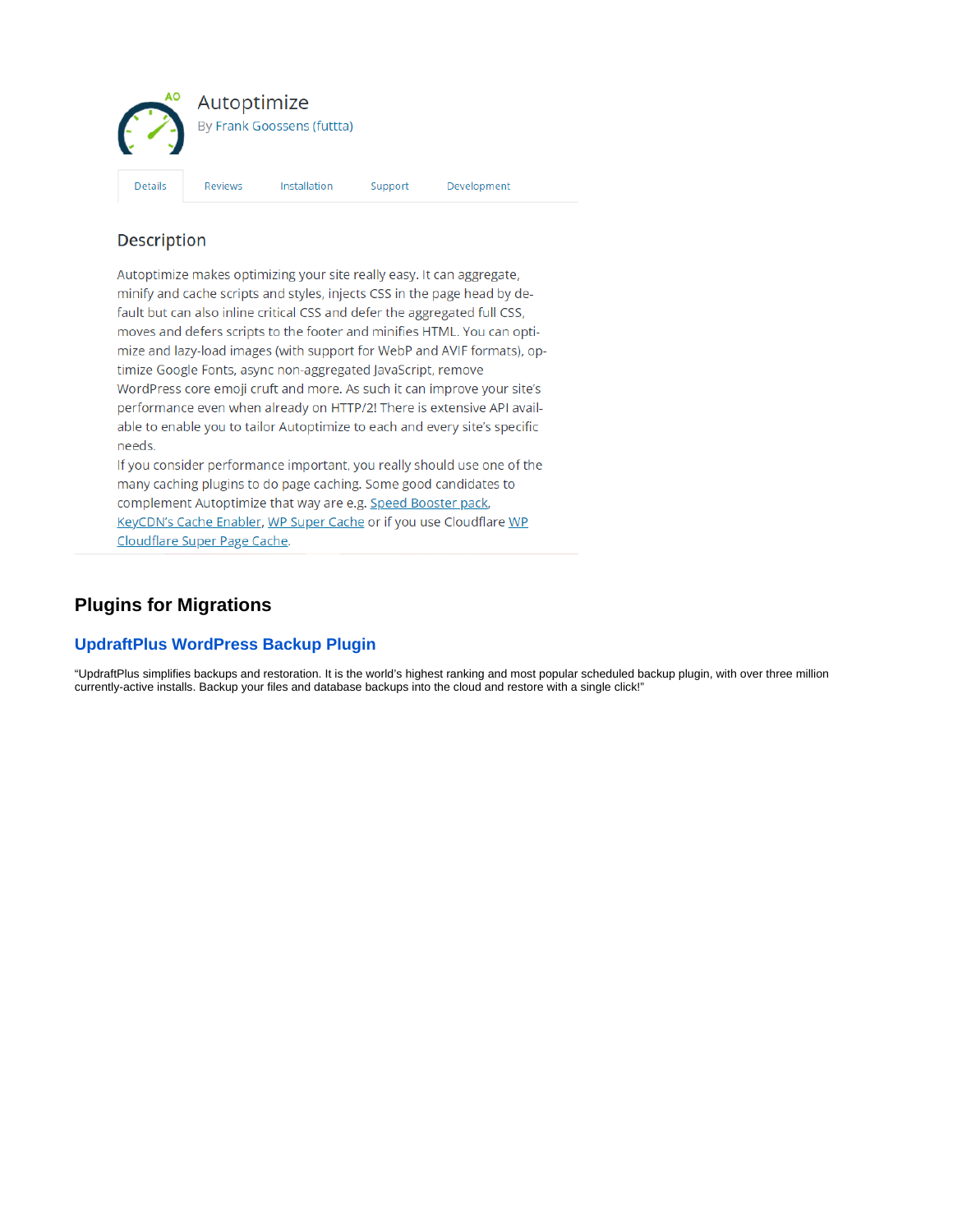

Development

Support

**Description** 

Details

Reviews

UpdraftPlus simplifies backups and restoration. It is the world's highest ranking and most popular scheduled backup plugin, with over three million currently-active installs. Backup your files and database backups into the cloud and restore with a single click!

Backup into the cloud directly to Dropbox, Google Drive, Amazon S3 (or compatible), UpdraftVault, Rackspace Cloud, FTP, DreamObjects, Openstack Swift, and email. The paid version also allows you to back up to Microsoft OneDrive, Microsoft Azure, Google Cloud Storage, Backblaze B2, SFTP, SCP, and WebDAV.

#### **[Better Search Replace](https://wordpress.org/plugins/better-search-replace/)**

"When moving your WordPress site to a new domain or server, you will likely run into a need to run a search/replace on the database for everything to work correctly. Fortunately, there are several plugins available for this task, however, all have a different approach to a few key features. This plugin consolidates the best features from these plugins, incorporating the following features in one simple plugin:

Serialization support for all tables The ability to select specific tables The ability to run a "dry run" to see how many fields will be updated No server requirements aside from a running installation of WordPress WordPress Multisite support"